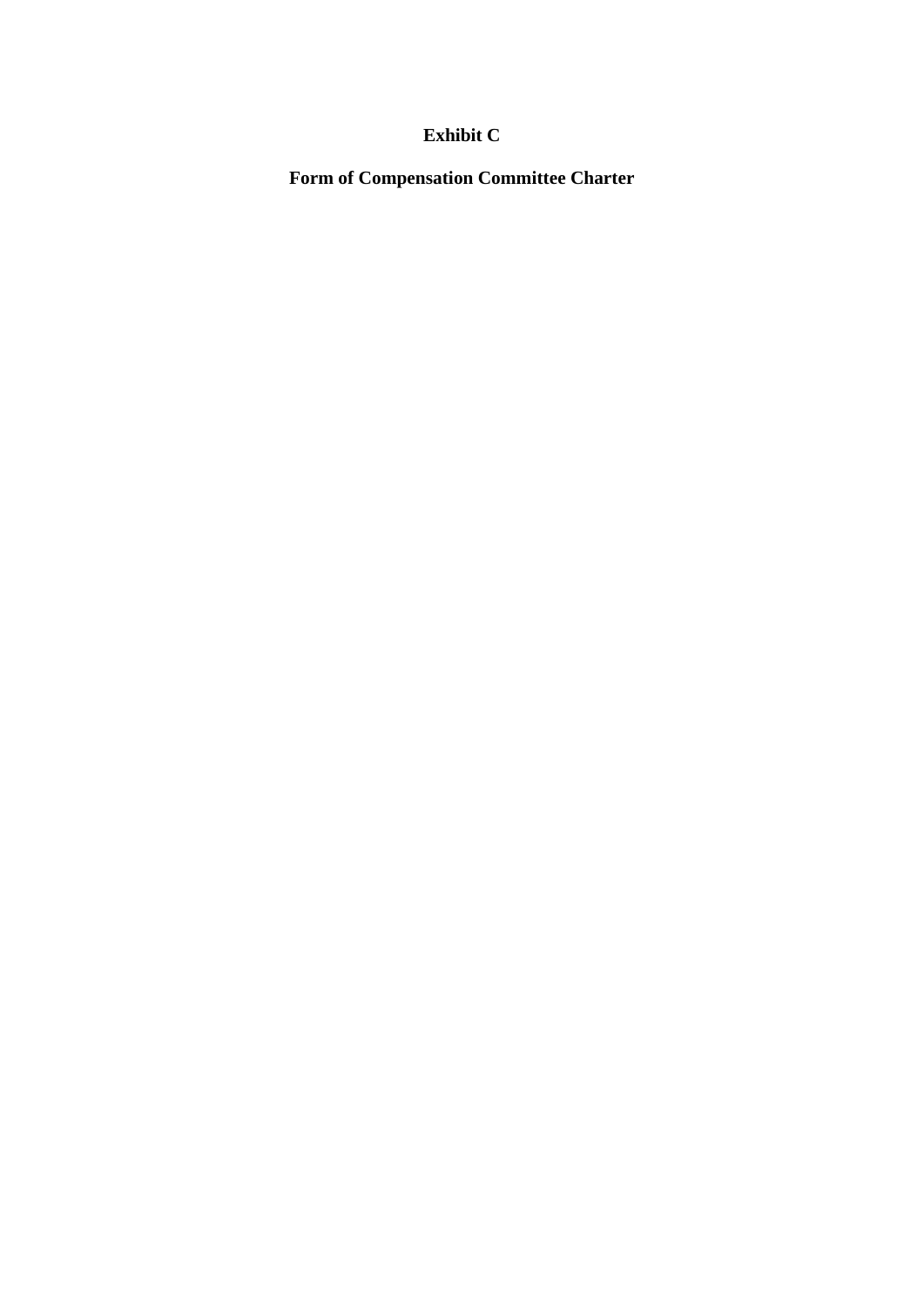# **Adagene Inc.**

## **Compensation Committee Charter**

Adopted January 16, 2021

#### **Purpose and Scope**

The Compensation Committee (the "**Committee**") is created by the Board of Directors (the "**Board**") of Adagene Inc. (the "**Company**") to discharge the responsibilities set forth in this Charter. The Committee shall have the authority and membership and shall operate according to the procedures provided in this Charter.

## **Membership**

The Committee shall consist of one or more members of the Board. Committee members shall be appointed by the Board and may be removed by the Board at any time. The Board shall designate the Chairperson of the Committee (the **"Chairperson"**).

#### **Responsibilities**

In addition to any other responsibilities which may be assigned from time to time by the Board, the Committee is responsible for the following matters.

#### *Executive Compensation*

- The Committee shall review and approve the compensation of the Chief Executive Officer and each of the Company's other executive officers. In reviewing and approving executive officer compensation, the Committee shall, among other things:
	- identify, review and approve corporate goals and objectives relevant to executive officer compensation;
	- review and approve the Company's peer companies and data sources for purposes of evaluating the Company's compensation competitiveness and establishing the appropriate competitive positioning of the levels and mix of compensation elements;
	- evaluate each executive officer's performance in light of such goals and objectives and determine each executive officer's compensation based on such evaluation, including such other factors as the Committee deems appropriate and in the best interests of the Company; and
	- determine any long-term incentive component of each executive officer's compensation.

## *Management Succession*

 The Committee shall, in consultation with the Company's Chief Executive Officer, periodically review the Company's management succession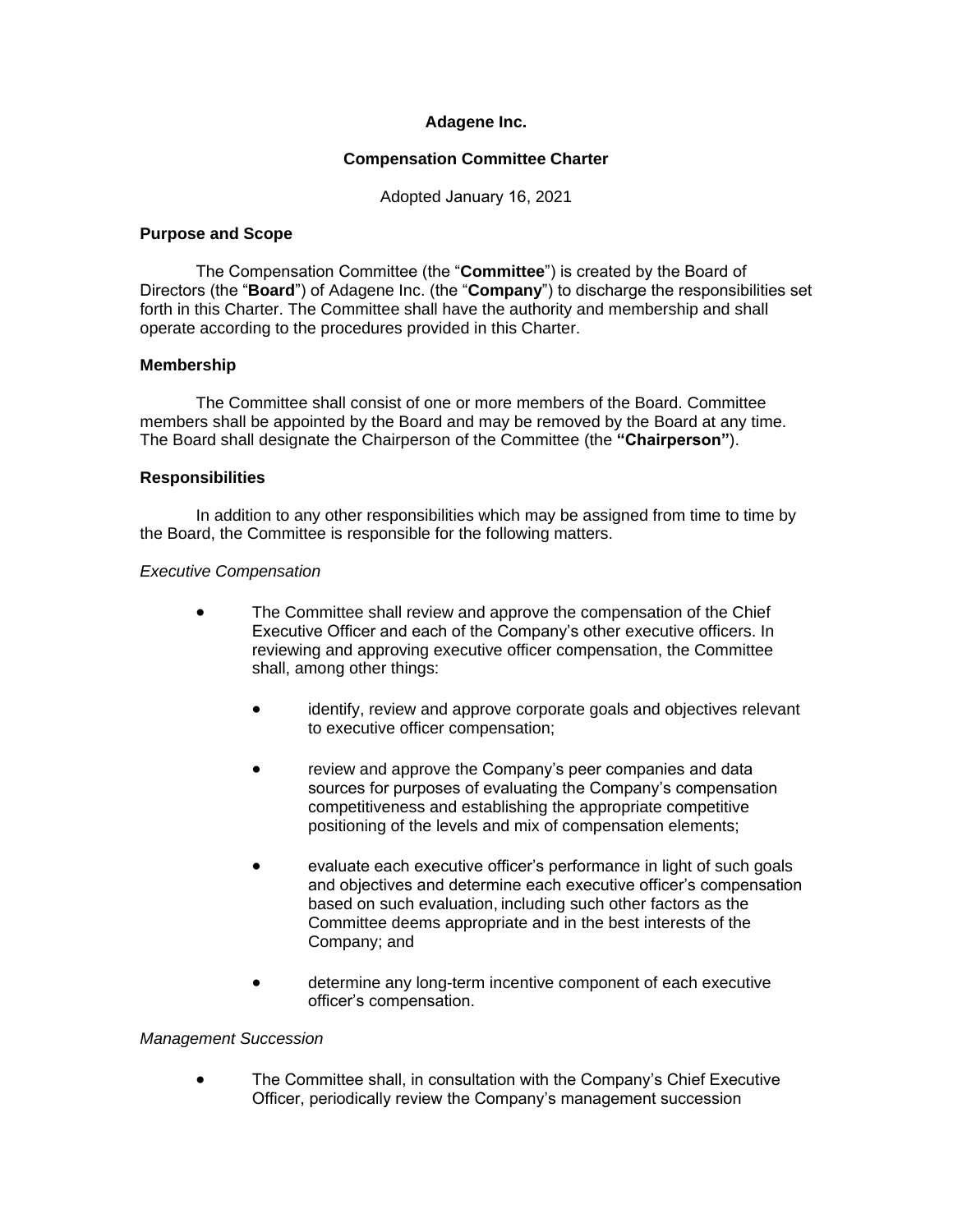planning, including policies for Chief Executive Officer selection and succession in the event of the incapacitation, retirement or removal of the Chief Executive Officer, and evaluations of, and development plans for, any potential successors to the Chief Executive Officer.

#### *Compensation Policies and Plans*

 The Committee shall review and evaluate the Company's executive compensation and benefits policies generally (subject, if applicable, to shareholder approval), including the review and recommendation of any incentive-compensation and equity-based plans of the Company that are subject to Board approval. In reviewing such compensation and benefits policies, the Committee may consider the recruitment, development, promotion, retention and compensation of executive officers and other employees of the Company and any other factors that it deems appropriate.

## *Reporting to the Board*

- The Committee shall report to the Board periodically.
- At least annually, the Committee shall evaluate its own performance and report to the Board on such evaluation.
- The Committee shall review and assess the adequacy of this charter on an annual basis and periodically recommend any proposed changes to the Board for approval.

## *Risk Assessment*

• The Committee shall review and assess risks arising from the Company's employee compensation policies and practices and whether any such risks are reasonably likely to have a material adverse effect on the Company.

## **Authority and Delegations**

The Committee has the sole authority to retain or obtain the advice of a compensation consultant, legal counsel or other adviser and shall be directly responsible for the appointment, compensation and oversight of the work of any such adviser retained by the Committee. The Committee has sole authority to approve all such advisers' fees and other retention terms. The Company shall provide for appropriate funding, as determined by the Committee, for the payment of reasonable compensation to such adviser retained by the Committee. The Committee may select such advisers, or receive advice from any other adviser, only after taking into consideration all factors relevant to that person's independence from management, including those independence factors enumerated by the listing rules of the Nasdaq Global Market.

The Committee may delegate its authority to subcommittees or the Chair of the Committee when it deems it appropriate and in the best interests of the Company.